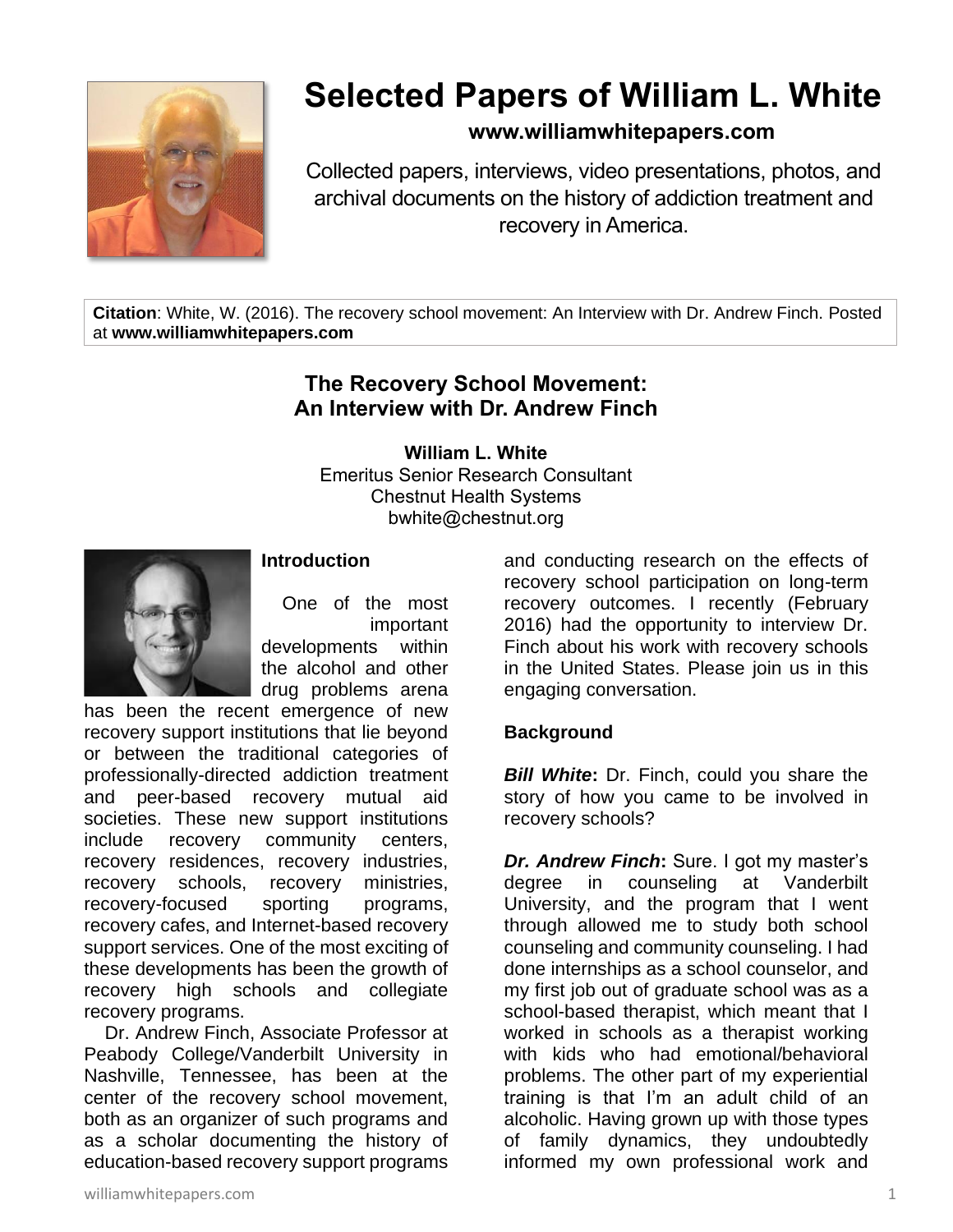interests. All those pieces came together when I saw an article in the newspaper about a school called Oasis Academy that was opening in Nashville, Tennessee where I was working at the time. The new school was going to be for teenagers in recovery and trying to overcome substance use issues. The school was going to be started by a local community agency that ran a runaway shelter. I read the article and felt it would be the perfect convergence of my professional, academic, and personal experience. I picked up the phone and called them and said, "I really feel like I'd be perfect to be a counselor for the new school." One thing led to another and they hired me about one month before the school opened in 1997. At that time, I had a choice because I was also offered a position as a Professional School Counselor at a large traditional high school with more security and a larger salary. I do remember wrestling with the choice at the time. There was a lot of risk going to the recovery school, but a close friend of mine who is in recovery and working as an addictions counselor advised me, "You have to go with your heart. Where do you really feel you can make the most difference?" And, to me, it was clear that it was with the new school. That was one of the best decisions I've ever made. It changed my life.

#### **The Recovery School Movement**

*Bill White***:** How long after you started at Oasis Academy did you became aware of a larger recovery school movement that was unfolding?

*Dr. Andrew Finch***:** My nature is to look into things when I start to work in them--do some research on it, make some phone calls, talk to other people. But it took some time to discover that there were other programs out there. They were not well-known, and there was no literature that you could just look up at the library. Judy Ide, who had the original idea for Oasis Academy was aware of the program in Minnesota called Sobriety High. She had been a teacher at the runaway shelter in Nashville and had recognized that a number of those served had substance use problems. She felt that every time they came to the shelter and then went back to their traditional school that it was a set-up for them to fail. To be around kids who were continually using was not an environment conducive to recovery. When Judy heard about the school in Minneapolis called Sobriety High, she got the idea of replicating something like that in Nashville. This was before I got involved. She and the rest of the Oasis Center, which is the name of the agency, spent about two years doing a market study here, procuring funding, and trying to make that happen. The only program that I was aware of when I began in 1997 was Sobriety High.

**Bill White:** At what point in time did you get involved in founding the Association of Recovery Schools?

*Dr. Andrew Finch***:** That would have been about five years later. Between 1997 when the Oasis Center opened Oasis Academy and 2002, I became increasingly aware that there were other programs out there. I know that there was a program in McKinney, Texas called Serenity High School that still is in operation. Their Director is Juli Ferraro, and Juli was the first to reach out to us to compare our experiences operating a recovery school. In that first five years, I was aware there were other programs out there, but nobody knew how many or where they were located. We all wanted to get help from each other, but there was no way of doing that.

In 2000, I returned to school to work on my Ph.D., and I knew the state of recovery schools was an area I wanted to research. I was still working in the high school here; we had changed our name to Community High School in 1999, as we had spun off from that local agency and established our own non-profit. We took a couple of students from our high school up to Minneapolis to look at the Step-Up Program at Augsburg College. The students we took were considering going to college and they were interested in a recovery college program. During that trip to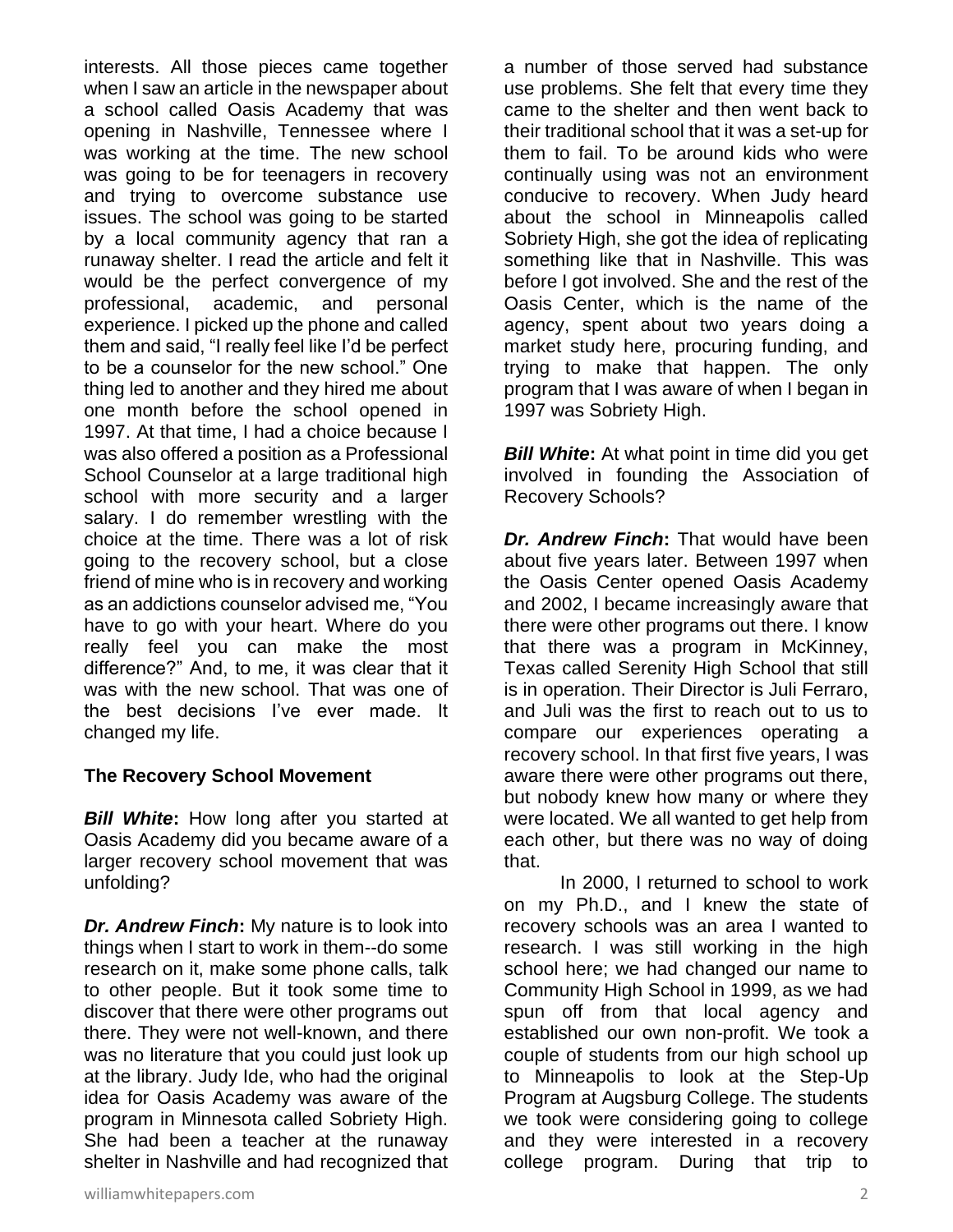Minnesota, I met Dave Hadden, the Assistant Director of the Step-Up Program. Dave had been involved for many years with the collegiate program at Augsburg and, with its location in Minneapolis, he had worked very closely with all of the sober schools in Minnesota and was pretty well-known. It was through Dave I became aware that efforts were underway at the federal level to support collegiate programs and that there was real interest in what was going on with recovery high schools.

In early 2002, Randy Muck, from the Center for Substance Abuse Treatment, sent an email to many people in the field saying, "We have some funding to bring people to Washington to talk about recovery education programs, and we need help identifying who to invite. If this sounds interesting to you, let me know." I don't think many people responded to Randy, but Dave and I both responded immediately, so we were given the task of finding high schools and colleges around the country to invite to Washington for a three-day meeting that really didn't have an agenda other than to talk and to figure out what could be done and how CSAT and SAMHSA could support such efforts. That was my first attempt to identify the recovery schools that were in existence across the country. I spent probably the next four or five months pursuing every lead to identify those schools with recovery support programs.

*Bill White***:** Did that CSAT meeting mark the official beginning of the Association of Recovery Schools?

*Dr. Andrew Finch***:** It did. The Association of Recovery Schools considers that meeting their first conference. When we first came together, that wasn't what we called ourselves. I still remember having conversations with Dave in that time period. What are we going to call this? What would be a good name for it? What would we call these schools? It's funny to think back, but schools that were doing this didn't necessarily have a title. I think in Minnesota they called them "sober schools," but others saw themselves more broadly as private

schools or alternative schools. There wasn't a shared identity or name yet, and we didn't know what to call ourselves as a group. Are we a consortium? Are we an association? I remember saying, "We can't be the Association of Sober Schools because that acronym just wouldn't work."

Dave, I remember, was very adamant that he wanted to emphasize the word, "recovery" rather than sober. That was actually a real topic of discussion among those first schools that met together for the first time. Many were going by the name, "sober schools," and there were collegiate settings that had sober dorms, but that didn't necessarily mean they supported recovery. There was also the sentiment that the term "sober" didn't encompass people who were recovering from addictions to drugs other than alcohol. There were some early discussions of broadening the language to "clean and sober." We were in the midst of this rising idea of recovery as an organizing concept, which was influenced by some of your work. And so "recovery" just stuck. It captured the breadth of what we wanted to do. So in July of 2002 we became the Association of Recovery Schools.

*Bill White***:** You know, after you became aware of this larger number of high school and collegiate programs, can you look back now and describe stages within the recovery school movement?

*Dr. Andrew Finch***:** That history is something that I'm actively researching at present. It's still an incomplete picture, but the first college program started at Brown in the late 1970s by faculty member Bruce Donovan. This was the first known coordinated effort on a college campus to work with young people in recovery. Bruce then helped Lisa Laitman start a similar effort at Rutgers where she was also charged with the larger area of prevention and intervention services. She opened a house in the early 1980s on her campus for students in recovery and has headed that program ever since. In 1986, Dr. Carl Andersen started a program at Texas Tech University in Lubbock, Texas. That program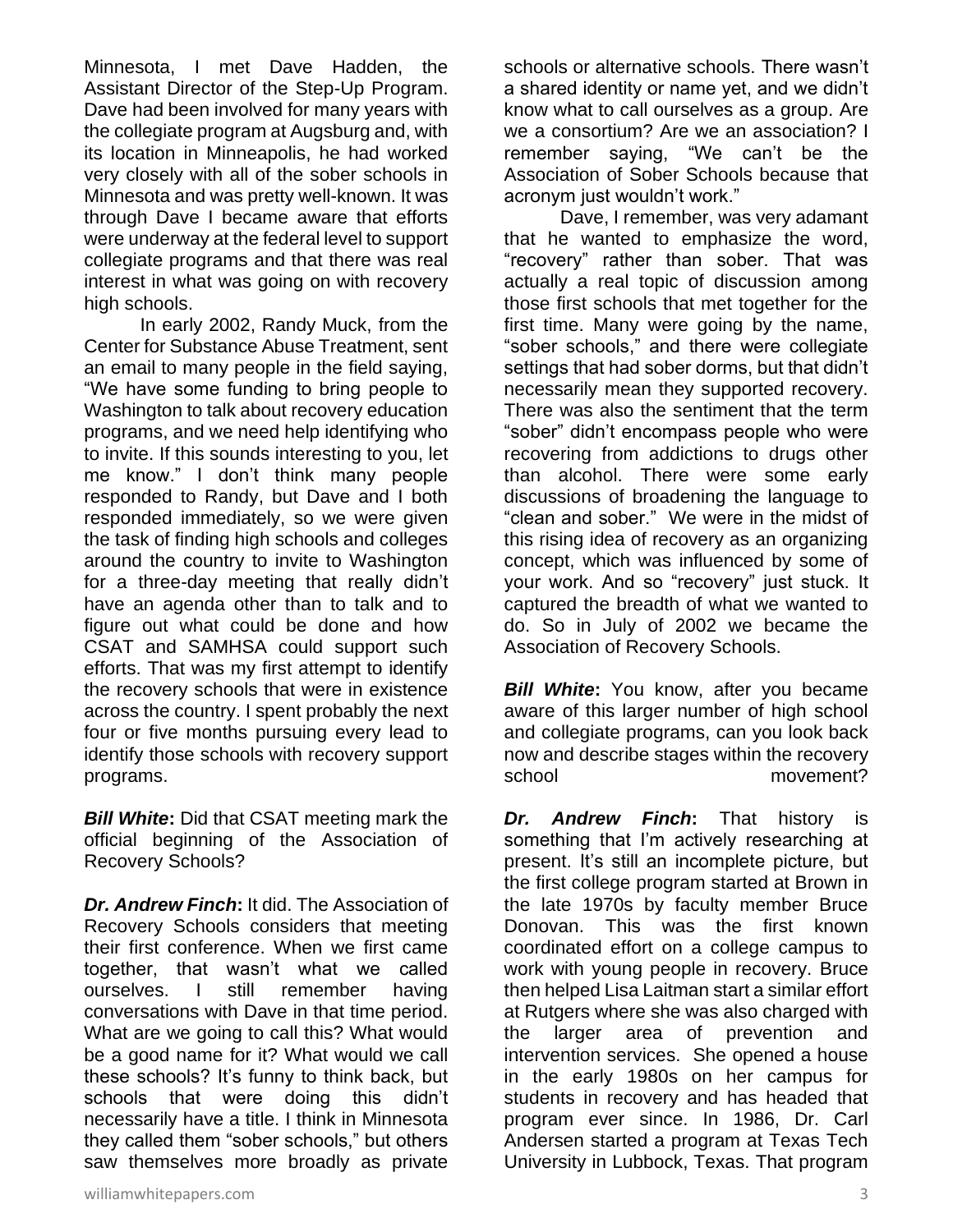did not have housing, but it offered a broad spectrum of support programs for students in recovery in college, including scholarships for people in recovery to advance their education. And the program at Augsburg College came along a little bit later. None of these programs tried to replicate what other schools were doing, but instead developed services that met the needs of their particular campus. When they began, most, other than Lisa, had no idea of other such programs. So the early years saw schools developing programs independently with little contact or support from other programs. When we brought those programs to Washington in 2002, we didn't even invite a program that was possibly the first recovery high school in existence because none of us even knew about it. That was the Phoenix Schools started in Montgomery County, Maryland. Phoenix One and Phoenix Two opened in 1979 and 1982. Ironically, we hosted the first national meeting in the Maryland area without even knowing about these programs.

I've found that the oldest program working with high school kids in an educational way was actually a GED program in Houston, Texas started by John Cates in 1976. John was one of the early people with the Palmer Drug Abuse Program. He had worked with the founders of that program and with his education background helped get a GED program started. Now, this wasn't what our accredited programs are today that offer recognized high school diplomas. It was a GED program for mostly high school aged students that operated until about 1980. It was the seed of what would ultimately become Archway Academy many years later. But early programs in Maryland and one in South Carolina operated almost really off the radar of the rest of the country. Very few people knew about them. There were programs out west. And, of course, the programs in Minnesota that started in the mid-1980s with Sobriety High and then PEASE Academy and, over time, multiple programs in Minnesota. By 2006, there were 16 recovery high schools in the state of Minnesota alone. They actually did try to work together for a period of time. It wasn't until the Association

of Recovery Schools was founded that their work became coordinated and mutually supportive.

**Bill White:** I seem to recall in this early period some confusion over whether these new programs—the recovery schools—were educational institutions or treatment institutions.

*Dr. Andrew Finch***:** Bill, I think that confusion still exists. One of my goals has been to help make clear what we mean when we refer to a recovery high school, collegiate recovery program, or collegiate recovery community. We have to understand that recovery high schools are really a program that came up through both the education sector and the treatment sector, but they're not traditional schools nor are they traditional treatment. They occupy their own place in that continuum of care. As I've studied the history of recovery high schools, I've had to look at the history of alternative schools. One of the reasons that recovery schools emerged was the growing openness in the 1970s to creating educational alternatives. There was this growing belief that not every student learned the same way or had same needs, and that it was the responsibility of the school system to create educational alternatives for kids. I think that was the mindset in Montgomery County, Maryland in 1979 that allowed a local school board to put funding aside for an alternative school for kids recovering from a substance use disorder. There was a new belief that that was the responsibility of the public school system. Similarly, in Minnesota, in the mid-1980s, Sobriety High and PEASE Academy were certainly efforts led by people from the nonprofit sector, but they were able to access public dollars because Minneapolis Public Schools and the school districts around Minneapolis, had a commitment to providing public funding to support programs. Even if they were run by nonprofits, they had a mechanism that allowed public education dollars to flow into those schools.

One of the things that we have to understand is that recovery schools are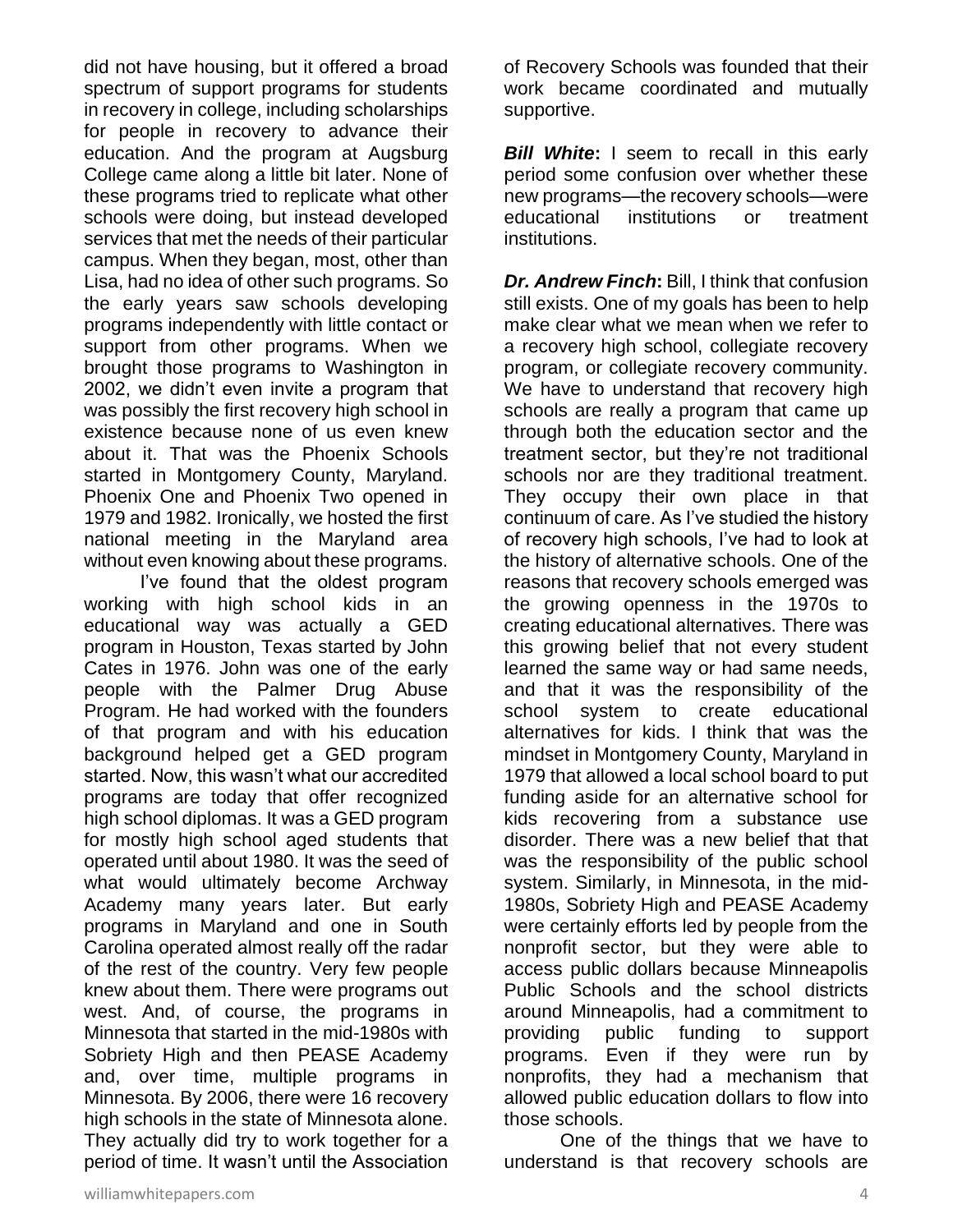alternative schools with a very specific purpose of supporting recovery within an educational context. It is important to understand that the first schools were created in an era in which there was little substance use treatment for adolescents. This meant that if you were going to have a program for kids that were struggling with substance use in the schools, then you were going to have to offer more than just educational classes. You were going to have to offer pretty basic levels of treatment and education tailored to the needs of young people in early stages of recovery. The first programs were very Twelve-Step oriented in their philosophy because Twelve-Step groups were the primary resources available at that time. Now, in Minnesota there was an adolescent treatment community that grew a lot quicker than in other places and those resources created the need for places these youth could go to school. That fed the recovery school movement in Minnesota. As adolescent treatment grew in the U.S., a new narrative emerged in which the purpose of recovery schools was not primary treatment but to provide ongoing recovery and educational support to sustain the gains achieved during earlier treatment. That's what the Minnesota schools did.

*Bill White***:** As time has gone on, there has been greater differentiation between the recovery high schools and the collegiate recovery programs. What do you see as their major differences?

*Dr. Andrew Finch***:** They've always been very different. When we came together in 2002, we saw one core similarity and that was that we were supporting the recovery of young people in a school setting—what Dave Hadden and I called recovery-based education. But what high schools are doing and what colleges are doing to achieve that purpose for those young people are very different. A college is clearly a program within a much larger institution. It's not feasible to have an entire college or university just for people in recovery, so recovery must be supported within this larger milieu. The high schools, in contrast, created a closed milieu that created a peer group for teens in recovery. That meant that these students were going to be together all day long, unlike colleges where you come and go to classes within the larger life of the campus. In the recovery high schools, you're with other kids all day long, seven to eight hours a day, 180 days a year. The recovery high school is a more contained program of education and recovery support. You have to have a complete curriculum, you have to make sure kids are getting credits that count, you have to make sure your teachers can teach kids with these special needs, and you have to create an environment that's safe for recovery all day. In the recovery high schools, you staff an entire school instead of a few staff members for a program within a college of university. You have to do an entire school from administration, teaching, support, and counseling, which is much more challenging. The recovery high schools have a much different focus and scope than the college programs do, and that's why we've seen the two really separate in recent years into two associations: the Association of Recovery Schools, which is focused on the high school recovery programs, and the Association of Recovery in Higher Education that's exclusively focused on the colleges. I think that's been a good development and still means we can continue to work closely together in the future.

#### **Recovery School and Collegiate Recovery Community Research**

*Bill White***:** Andy, You've been involved in conducting research on recovery schools and reviewing that larger body of research. What do we know about recovery schools and their effectiveness from the standpoint of science?

*Dr. Andrew Finch***:** We are still at a very early stage of this research, but more and more studies are occurring. The primary published studies have been descriptive and definitional in nature. They describe the programs that exist in the country and they've helped clarify what recovery high schools are structurally, administratively,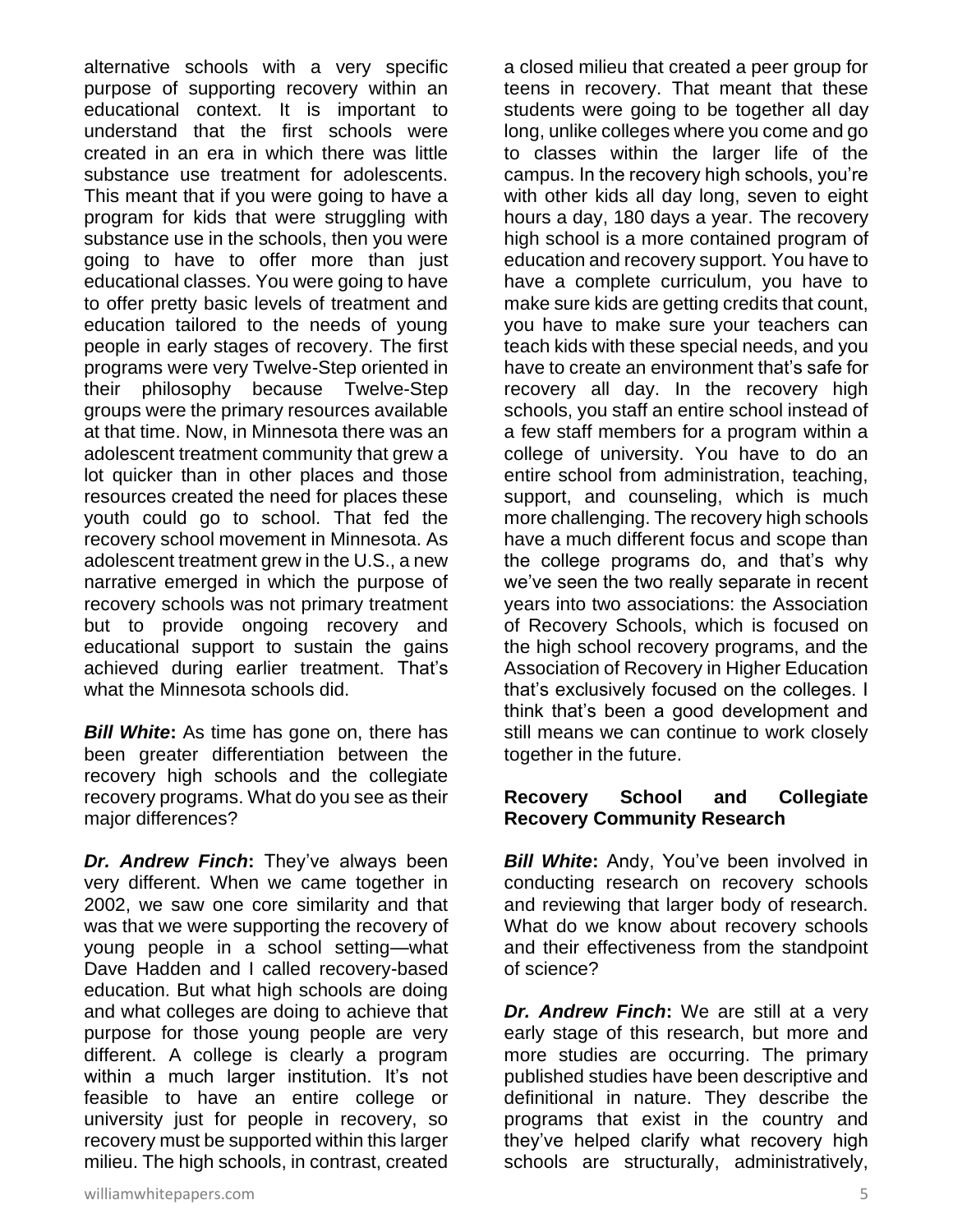and educationally. They have described the profiles of the students involved and detailed the recovery support mechanisms. My research has been focused on recovery high schools, but the collegiate program research has been primarily descriptive as well. We are starting to do some outcome-based research on recovery high schools. The current study that I'm most familiar with is underway at Vanderbilt University, the University of Minnesota, University of Wisconsin, and University of Houston. This study is comparing kids who have and have not gone to recovery high schools after receiving treatment for substance use. We are trying to determine the effects of recovery high school participation on recovery outcomes. At this point, we've just finished enrollment in that 5-year study, so we won't know the answer to that question until study completion. Those answers will become clearer over the next six months to a year.

One interesting finding so far is our discovery that youth and their families are using many different educational options following treatment. I think the school choice movement that got going with charter schools and the No Child Left Behind initiative really promoted the development of alternative schools and Internet-assisted home schooling. These expanded types of school options have allowed families to have more options than just traditional schools or recovery schools. They have lots of choices, especially in states like Texas and Minnesota.

*Bill White***:** Two tentative impressions I have from the early descriptive studies is that the rate of alcohol and drug use recurrence is quite low in these studies and the level of academic achievement is quite high. Is that an accurate impression on your part?

*Dr. Andrew Finch***:** Another line of research is that led by Mary Jo Rattermann. She's worked with Hope Academy in Indianapolis for a number of years. They use the GAIN (Global Appraisal of Individual Need) instrument and a national assessment from the NWEA (Northwest Education

Association) to measure outcomes. Every student across Indianapolis uses the latter so they've been able to look at academic trajectories from enrollment to end of the year testing. Comparing kids in Indianapolis Public Schools and those at Hope Academy, they have found quite positive academic gains of the Hope Academy students compared to similar students in other schools. The survey study we did of 17 recovery schools and some 300 students found positive gains in just about every category. Substance use declined, mental health functioning, improved, and academic performance improved, but that was a pointin-time survey based on self-report. There certainly needs to be more research and more rigorous research. I'm really interested to see the data from our present study because it's a much more rigorous design. It will help us capture differences between the kids who actually go to a recovery high school from those who don't. I think we're seeing that those who choose to go to a recovery high school are quite different from those who don't. And I think we need to understand that before declaring what recovery schools can and cannot achieve.

For example, our preliminary data would suggest that problem severity (substance use, mental health, academic functioning) is greater among those involved in recovery high schools compared to those with substance use issues who choose not to enter a recovery high school. I'm quite interested in the question of who is choosing to go to a recovery high school as well as the effects of participation in such schools. I think this movement that happened in recovery high schools was really focused on kids who had had prior treatment. That left out a segment of society that didn't have access to treatment and this is reflected to some degree in the racial disparities that exist in treatment and how this gets played out in continuing care programs like recovery high schools. What we're now seeing is recovery high schools realizing we need to circle back and address such disparities. Maybe we need to also offer programs within our schools for kids who haven't had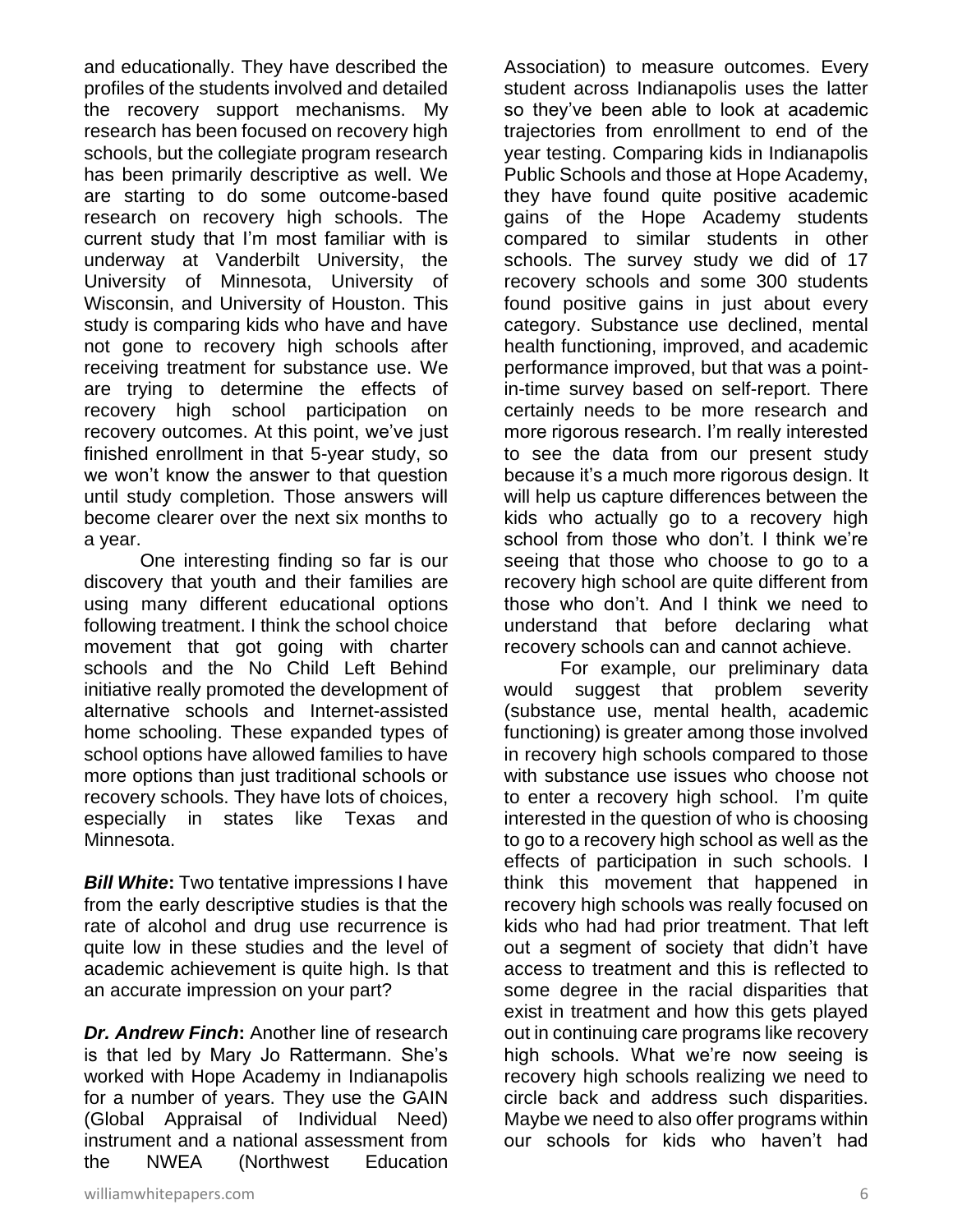treatment and open doors to recovery for these students.

*Bill White***:** What do you see as the critical questions facing the future of recovery schools?

*Dr. Andrew Finch***:** One critical question is going to be: as school options increase exponentially, how will recovery high schools differentiate themselves? They're focused on recovery, but how do they present themselves as a value-added option for families? I think they need to position themselves as valuable, not only in the substance use continuum of care, but also in the educational arena. Hand in hand with that, recovery high schools are going to have to continue to diversify their enrollment. They cannot be seen as the school that's a resource for only one ethnic group or one privileged economic group. To diversify their enrollment, they will have to find ways to address the issue of expanded treatment access. I look at those as probably two of the biggest challenges.

I realize too the need for recovery school research and that's obviously something that I've been working on for many years. I also see that as a challenge. Studies of treatment are challenging, but studies of continuing care are even more challenging. I think that's why we see so few long-term studies. We need longitudinal perspectives on the different paths young people follow months and years AFTER they undergo treatment. And we need research methodologies that help us isolate the effect of recovery school participation years after such participation—a very difficult research enterprise. We need to isolate the recovery high school effect. That will be a great challenge.

As we move forward, I think we will also need to clarify that when we say "recovery high schools," there's not just one type of recovery high school. There's a real difference in models and approaches and my hope is that this will continue in the future. I feel like we need to have schools that are very rooted in their local context: the local treatment and recovery support community that's there, the local education system, the local population. My hope is that we don't move toward a manualized model of recovery schools that we impose on all communities. These programs need to be contextualized. Cataloguing and evaluating these varieties will be a considerable challenge for the future. The critical mechanism of change identified to date seems to be the power of peer supports at both the high school and collegiate levels.

#### **Personal Reflections**

*Bill White:* Andy, as you reflect on your work in and with recovery schools, what have been some of the greatest personal challenges you've faced in that work?

*Dr. Andrew Finch***:** I think two of those challenges were not being trained specifically as a chemical dependency counselor and not being personally in recovery. It has been unclear the prior training and experience needed to work in recovery schools, and the addictions counselor training and recovery status have historically granted a degree of legitimacy. There are a variety of beliefs about how best to serve young people. People have strong beliefs about what works best and who works best, especially since this can be a life and death situation for the students. Professional beliefs are rooted in family upbringing, personal experiences, and academic and professional training. Since research has only recently become more available (and still lags in the continuing care sector), personal convictions still have a powerful hold in the field. In trying to build a national organization, I have tried to bring together and work with people from myriad belief systems, some closely aligned to my own background and training, and others very different. This has made for some very spirited and emotional debates, all with the common goal of helping young people. My personal training has obviously been in education and the broader mental health arena. As recovery schools have had to address more students with co-occurring disorders, mental health training has taken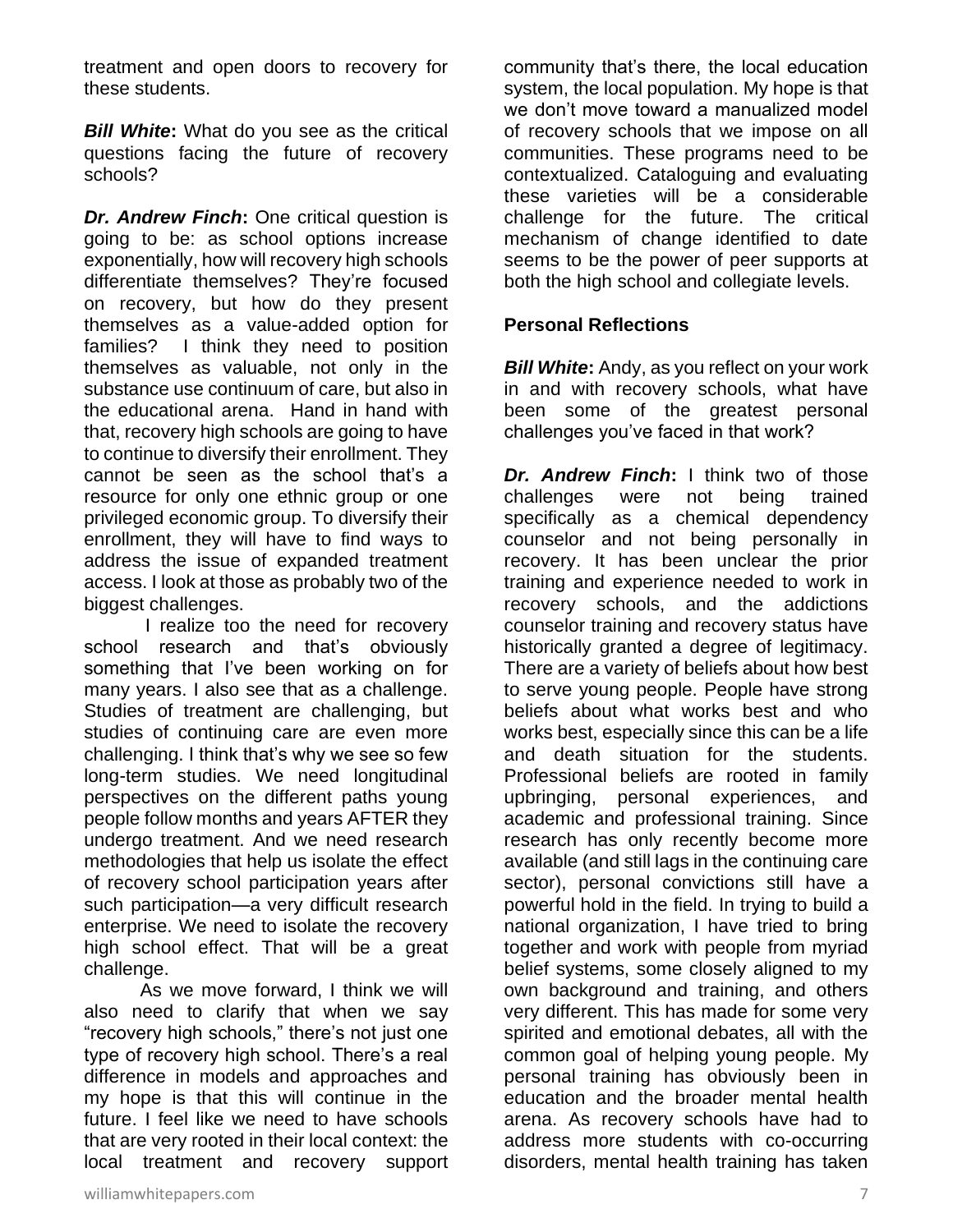on greater value. But in the early days, the lack of addictions training and recovery status were challenges for many people working in recovery schools. Over the last few years, there's been an increased understanding of the need for people with diverse backgrounds that span both chemical dependency and mental health training.

*Bill White***:** What lessons have you learned through your experience that would be of help to other educators or community members interested in starting a recovery school?

*Dr. Andrew Finch***:** I think recognizing that there are many pathways to recovery is one of the most important of those lessons. That's become increasingly accepted, but we didn't always agree on that. People starting recovery high schools need to create settings that will be welcoming of the many different ways that people find support in recovery. In our early years we focused almost exclusively on the Twelve-Step model because that's what the predominant approach and most accessible resource was at the time. Now we have seen a broadening of these approaches, and recovery high schools are embracing diverse methods of recovery support.

Something else I've learned is that not everybody sees recovery-based education as a positive thing. I think once you've worked with kids in recovery and you've worked in a setting like this, it's hard not to see it as positive, but not everybody thinks public dollars should be used to support recovery schools. Not everybody thinks addiction is a real thing for adolescents or that we should be suggesting that adolescents abstain from substance use for the rest of their lives. Anybody starting a school needs to realize that they're going to run into critical opposition early on, and they need to be prepared and open-minded about that.

I also think any new recovery school needs to be collecting data and outcomes from day one. I think a lot of the early schools were so focused on helping that they neglected this important function. The more data you collect on the front end, the more

you can make the case that the schools make a difference. It's a lot easier that trying to do this retrospectively with no baseline data.

*Bill White***:** Andy, as a final question, as you look back over your career to date, what are the rewards you have experienced from this specialized work you have pursued?

*Dr. Andrew Finch***:** The biggest reward is hearing students and graduate alums tell their recovery stories and what the recovery high school experience meant to them. That's when I realize how worthwhile and meaningful this work has been. It's important to have the difficult discussions. It's important to try to figure things out and to continue to try to do things better. But I keep coming back to the stories. The first stories that I heard were those first seven students that we enrolled at Oasis Academy in the fall of 1997. They would sit around and tell their stories and say how thankful they were to have the recovery school to come to. Those stories changed my life, and I still hear those stories in my head. Now years later, I am hearing very similar stories of kids from schools around the country in our latest research project. Now I'm studying the history of recovery high schools and I'm talking to students that went to some of those early schools—some who now have twenty years or more years of sobriety. Their stories of the recovery school experience and what it meant to them are overwhelmingly positive. They talk about how important it was to have a supportive peer group that was about having fun without alcohol and drugs and helping them get a high school diploma. They talk about how important it was to learn that they could have friends without using drugs. To be able to create programs like that for every kid in this country who's struggling with substances remains my primary goal.

**Bill White:** Andy, thank you for taking this time to review your work to date with recovery schools. It is a very inspiring story.

*Dr. Andrew Finch***:** Thank you, Bill.